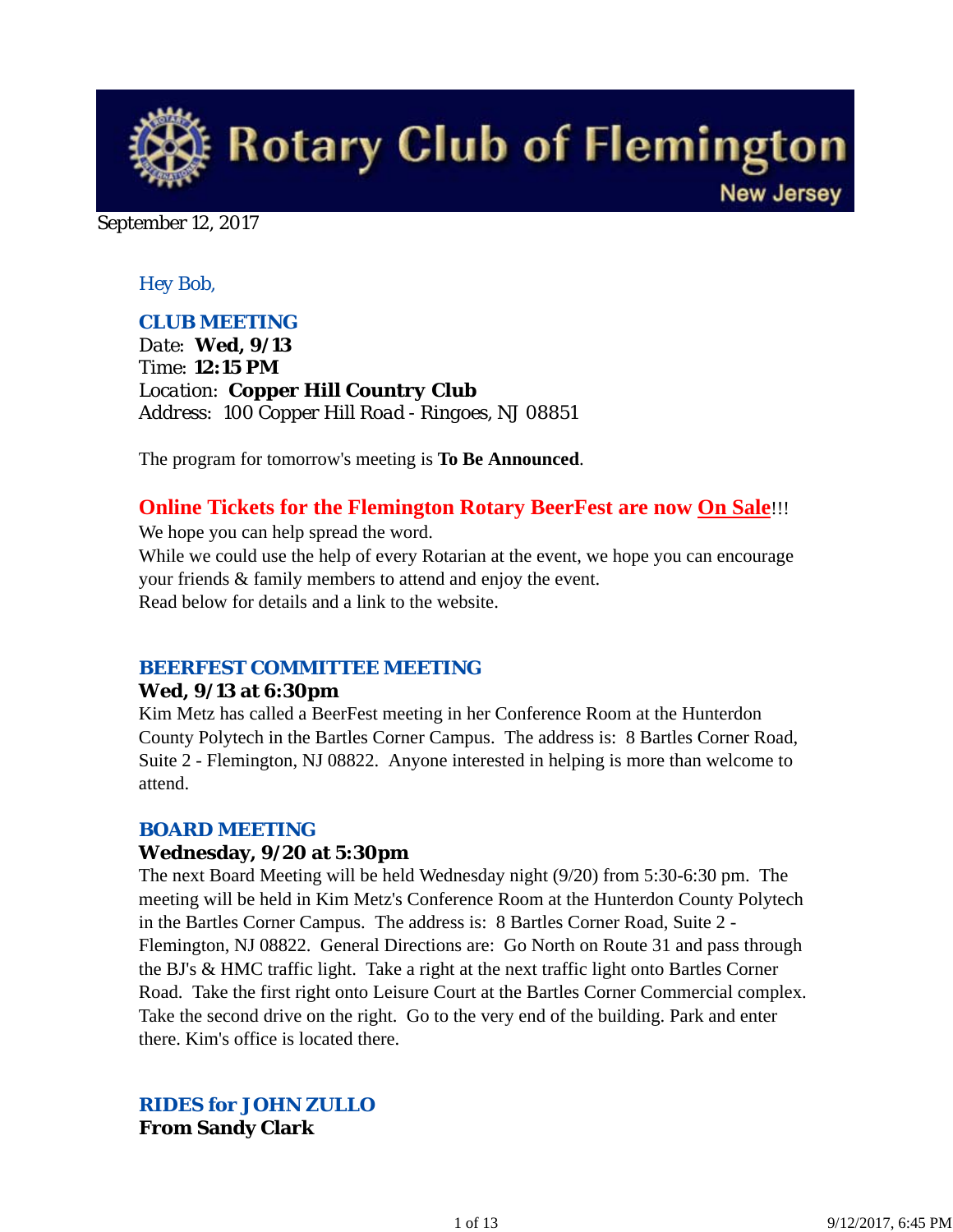## **Updated 9/12/2017**

Five Rotarians have volunteered to drive John Zullo to and from our weekly meetings. John would not be attending meetings on a regular basis if it weren't for this ride sharing. An updated (and tentative) driving schedule for the next several weeks can be seen below. This will be revised as necessary in each weekly E-Monger. Scheduled drivers should contact Sandy Clark at least 24 hours before the Wednesday meeting if they become unable to drive. At the same time, John will call the scheduled driver at least a day in advance if he does not plan to attend the meeting.

#### **Proposed Schedule of Rides for John Zullo**

- Sept. 13 Harry Mazujian
- Sept. 20 Sandy Clark
- Sept. 27 Ken Skowronek
- Oct. 4 Dick Stothoff



# *FLEMINGTON ROTARY BEERFEST*

**Saturday, October 14, 2017** VIP Session: **12noon** to **1:00pm** General Session: **1:00pm** to **4:30pm** Liberty Village Outlet Marketplace

The **Flemington Rotary BeerFest** is an event that allows participants to taste and sample many different kinds of Craft Beers from a

variety of different Breweries. There will be live music to enjoy and food available to purchase.

We plan to have more than **60 beers** from **30 breweries**. **Online TICKETS are now ON SALE!!!!** 



**Click Here** to view the event website for additional details and to purchase tickets.

Continue visiting the website to see the list of breweries that are confirmed to attend. We will keep adding breweries as they are confirmed, so keep checking back!!!

The event will take place within the open parking area of the **Liberty Village Outlet**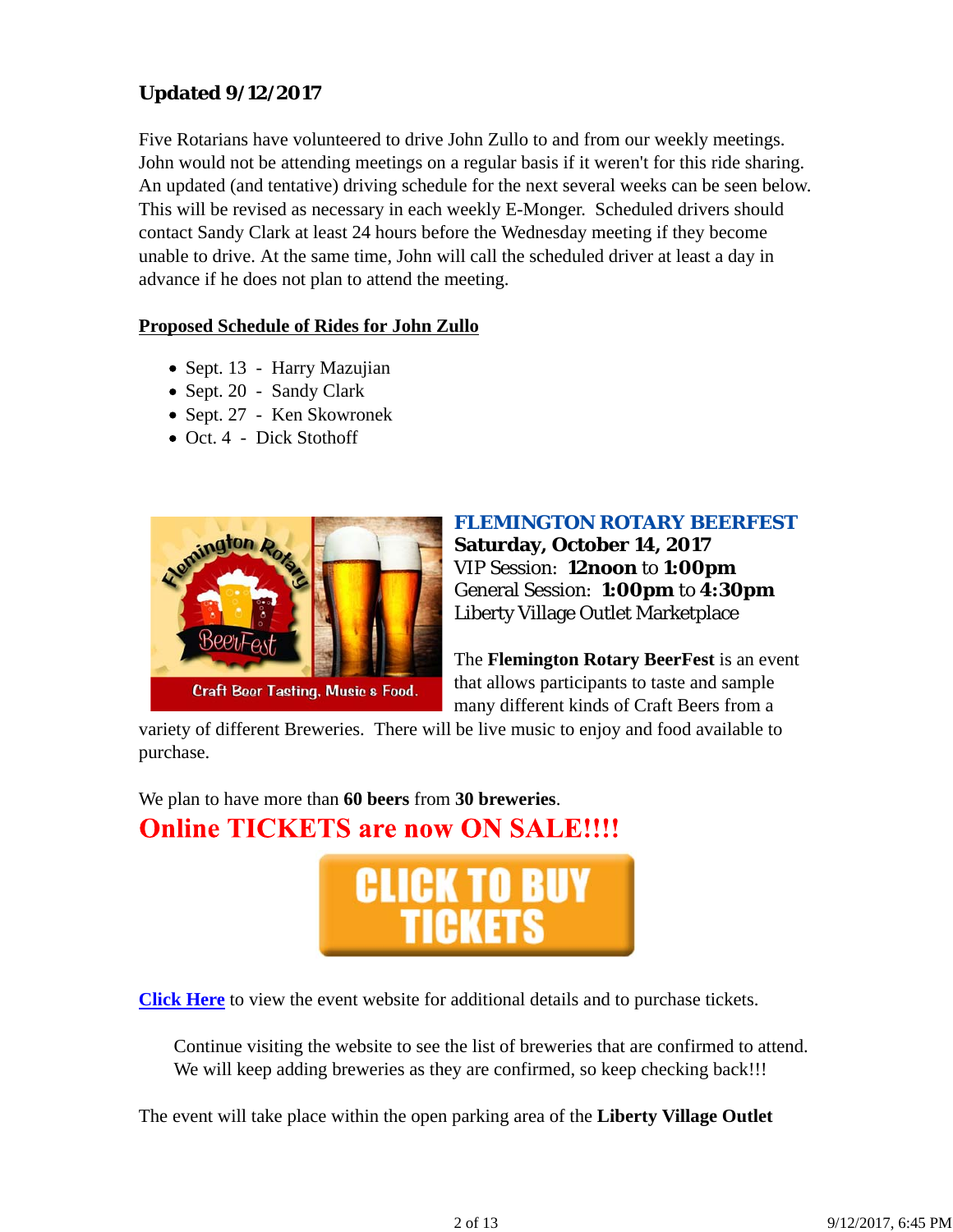**Marketplace**, located in Flemington, NJ. A limited number of tickets will be offered in two different tasting sessions.

**Sponsorship Opportunities!** We hope you will consider sponsoring the event! **Click Here** to download the **Sponsor Registration Form**, which includes an explanation of the different sponsor levels.





## *Flemington Rotary BeerFest* **Update on Breweries On Board to Date** Current As of 9/12/2017

We wanted to share a quick BeerFest update to help quench your thirst. **Click Here** to view the list of breweries and cideries that are on board to date to attend the Flemington Rotary BeerFest, being held

on Saturday, October 14th. Keep checking back as we will continue adding additional breweries as they come on board to attend the event.

The following is the current list of **Breweries** attending:

- 1. **Allagash Brewing Co.**
- 2. **Cigar City Brewing**
- 3. **Conclave Brewing \*\***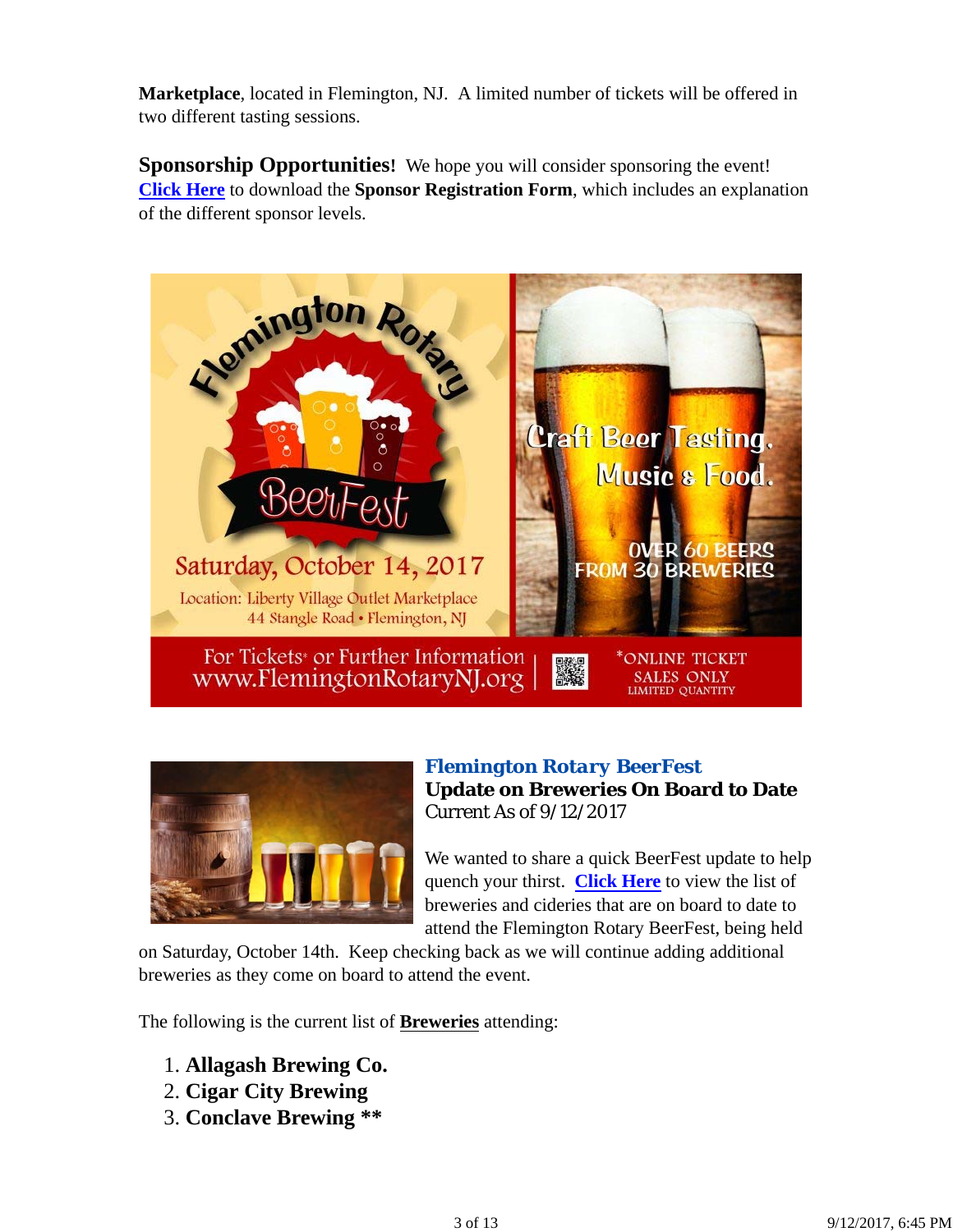- 4. **Demented Brewing**
- 5. **Dogfish Head Craft Brewery**
- 6. **Founders Brewing Co.**
- 7. **Lancaster Brewing Co.**
- 8. **Lagunitas Brewing**
- 9. **Lone Eagle Brewing \*\***
- 10. **Oskar Blues Brewery**
- 11. **Pinelands Brewing Company**
- 12. **River Horse Brewing**
- 13. **Rogue**
- 14. **Schlafly Beer**
- 15. **Smuttynose**
- 16. **Three 3's Brewing**
- 17. **Two Roads Brewing Co.**
- 18. **Weyerbacher Brewing**

\*\*Note: The breweries listed with "**\*\***" above will have a special beer during the VIP Session.

The following is the current list of **Cideries** attending:

- 1. **Alltech Lexington Brewing & Distilling Co.**
- 2. **Austin Eastciders**
- 3. **Bad Seed Cider Co.**
- 4. **Ironbound Hard Cider**
- 5. **Mighty Swell Sparkling Cocktails**
- 6. **Wyndridge Farm**



## *2017-2018 LUNCH DUES*

**From Ken Skowronek, Lunch Treasurer** 8/29/2017

Ken Skowronek, our new lunch treasurer, requests that each regular lunch payer **advise him if you have paid your lunch dues** for the year July 1, 2017 thru June 30, 2018. If you

already did, please let him know the amount of the payment(s) and when each payment was made. This way he can cross-reference and update his records.

Dues can be paid all at once \$728.00 (or) in two payments of \$364.00 each, one payment for the period July 1, 2017 thru December 31, 2017 and a second payment for the period January 1, 2018 thru June 30, 2018.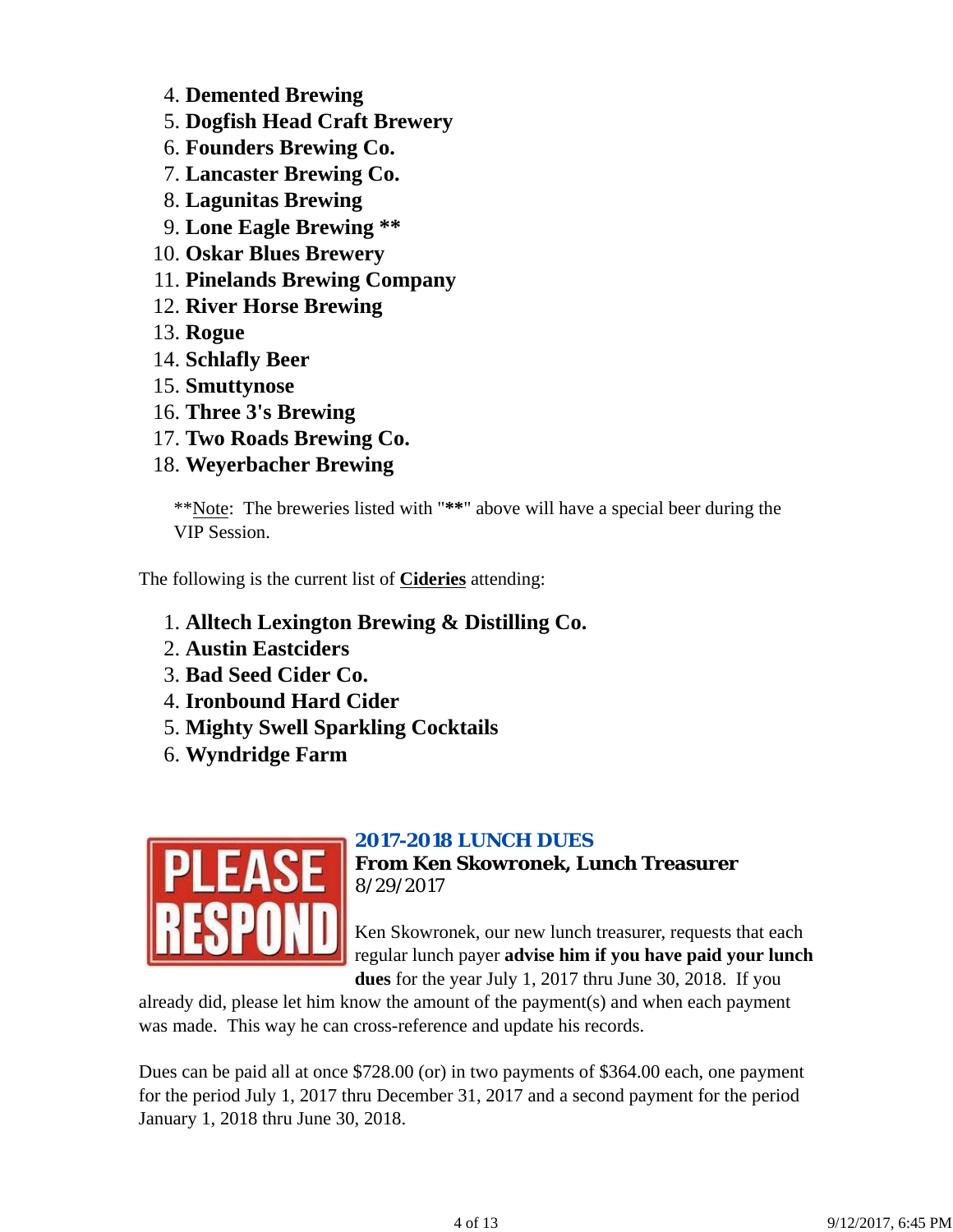**Click Here** to generate an email directly to Ken to let him know.



*Boy Scouts of America Washington Crossing Council Hunterdon County - Distinguished Citizen Honoring Sheriff FRED BROWN* Date: **Wednesday, October 4** Reception: **6:30pm** Program: **7:00pm** Location: **H.C.R.H.S. Auditorium** 84 Route 31 - Flemington, NJ 08822

On Wednesday, October 4th, the Washington Crossing Council of the Boy Scouts of America will be holding their annual Hunterdon County "Distinguished Citizen Award" event. This year's honoree is **Sheriff Fred Brown**, who is a Past-President of the Flemington Rotary Club. The events keynote speaker will be the world renowned entrepreneur and astronaut Greg Olsen, who will speak about his life experiences.

The event raises much needed funds to support the many outstanding programs offered to Hunterdon County youth involved with Boy Scouts of America.

Tickets are available for \$35 per person. **Click Here** to purchase tickets online via Eventbrite.

## *Joint HUNTERDON COUNTY ROTARY MEETING*

Date: **Thursday, November 9** Time: **5:30pm to 7pm** Location: To Be Determined Cost: Estimated at **\$25 per Person**

A joint meeting is currently being planned for the Hunterdon County Rotary Clubs. Since the date is a few days before Veterans Day, the speakers will be a group of WWII and Vietnam War Veterans. The evening will include appetizers, but no actual dinner is being planned. More details to follow as they become available.

#### *ROTARY RESPONSE TO HURRICANE HARVEY* **From the Rotary Club of Hillsborough, NJ**

Kim wanted to pass along the following email that she received in regards to a local Rotary response to Hurricane Harvey:

Dear Club Presidents.

-------------------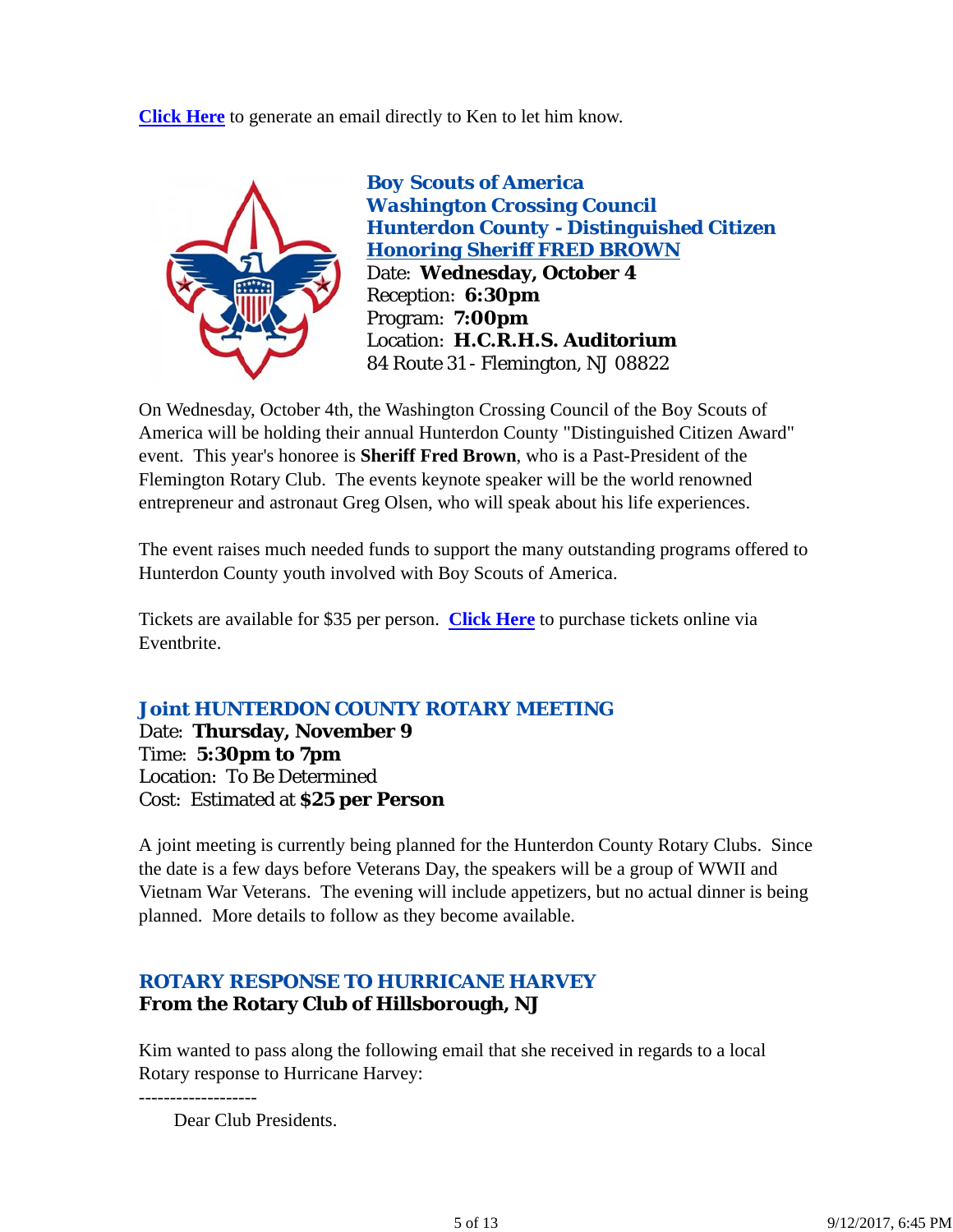Please see the press release below regarding Hillsborough Rotary's efforts to raise funds for Hurricane Harvey victims in Texas. Our goal is to work with Rotary Clubs of Corpus Cristi, Rockport and Houston and to send gift cards to major retailers that they could distribute as they see fit. Corpus Cristi and Rockport Texas have both been completely devastated by the Hurricane. The Rotary Club of Hillsborough will match contributions up to \$2500.00

We hope that you consider distributing this to your members for personal donations.

Anthony Franchini Hillsborough Rotary Club

# **Rotary Establishes Hurricane Harvey Matching Relief Fund**

**HILLSBOROUGH, NJ, August 31, 2017 -** In response to the overwhelming devastation caused by Hurricane Harvey, The Rotary Club of Hillsborough has established a relief fund and will match community donations up to a total of \$2,500. The Club will use the combined funds to purchase gift cards to major retailers to assist families who have been displaced from their homes by the unprecedented floods. Community members are invited to make donations over the next two weeks using the "youcaring" page, Rotary Club of Hillsborough Hurricane Relief Fund, created for this purpose. The link for the page can be found on the Rotary Club of Hillsborough Facebook site, as well as at hillsborougnjrotary.com.

"We will focus our support on the recovery phase, while the Red Cross and other first responders take care of the immediate needs of the community," commented Anthony Franchini, president of the Rotary Club of Hillsborough. "As a community, we can offer our support in many ways. "Our 'youcaring' page, Rotary Club of Hillsborough Hurricane Relief Fund, allows anyone wishing to make a donation to double its impact, enabling us to make a difference for many families who have lost so much."

The Rotary Club of Hillsborough will work with fellow Rotary Clubs and others in the affected areas of Texas and Louisiana to distribute the gift cards directly to those families in need. It is anticipated that thousands of families whose homes and belongings were lost to the storm will need to replace clothing and other essentials so they can begin to establish a normal life again after the flooding subsides and the recovery phase begins.

#### **About the Rotary Club of Hillsborough**

Rotary brings together a global network of volunteer leaders dedicated to tackling the world's most pressing humanitarian challenges. Rotary connects 1.2 million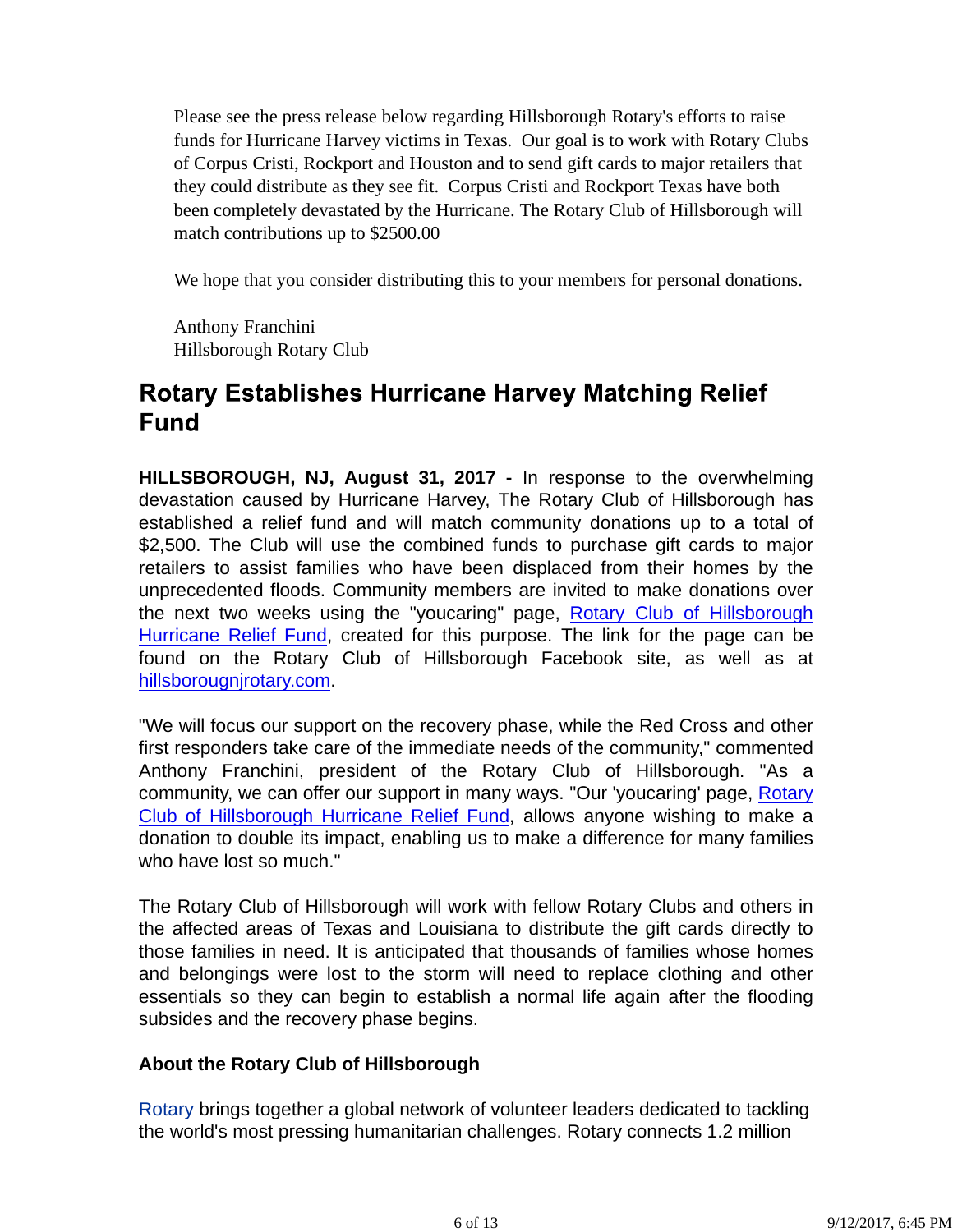members of more than 34,000 Rotary clubs in over 200 countries and geographical areas. Their work improves lives at both the local and international levels, from helping families in need in their own communities to working toward a polio-free world.

The Rotary Club of Hillsborough currently has over 40 active members from Hillsborough and surrounding communities. Members include business and professional leaders who provide humanitarian service, encourage high ethical standards in all vocations, and help build goodwill and peace in the world. All funds raised by The Rotary Club of Hillsborough are used to support a wide variety of community service organizations and projects. The Rotary Club of Hillsborough meets every Wednesday, at 6:15 pm, at The Landing Restaurant in Hillsborough.



## *Find us on Facebook*

Click the image to the left to connect with the Rotary Club of Flemington, NJ on Facebook.



#### *The Flemington Rotary MEMBER DIRECTORY Is Updated on the Website*

A PDF copy of the Club Directory kept on the club website, located on the password protected "**Members Only**" page. To access this, simply goto **www.FlemingtonRotaryNJ.org** and click on "Members

Only" in the upper left. The page is password protected. If you do not have the password, simply email us and request it.

If you see any updates that need to be made (a change of address, email, phone number, something is not listed correctly, etc.), please email Sandy Clark and request any changes to be made. **Click Here** to generate an email to Sandy.



## *SPEAKERS & PROGRAMS BEING SOUGHT*

Mick Schaible is looking for some ideas for upcoming meeting programs and speakers. If you have any leads, please pass them onto Mick, who will follow-up to schedule the speaker.

**Click here** to generate an email directly to Mick.



## *HUNTERDON COUNTY*

7 of 13 9/12/2017, 6:45 PM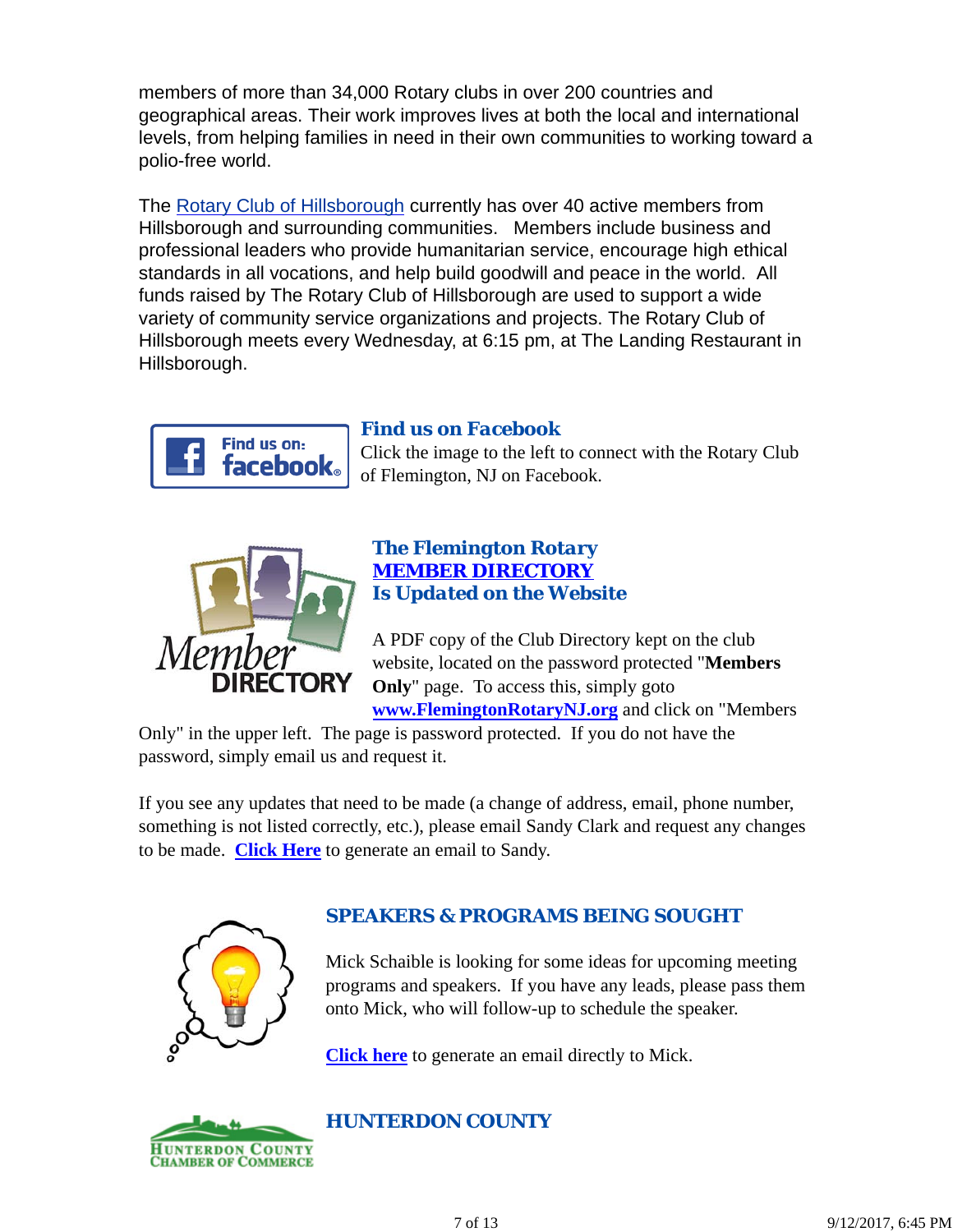

As you know, the Rotary Club of Flemington is a member of the H.C. Chamber of Commerce. This enables all Rotarians the ability to attend a Chamber function as a "member". If someone asks you what your business is, you would explain that you are a member representing the Rotary Club of Flemington. **Click Here** to visit the Chamber website for a listing of upcoming events.

#### *ROTARY DISTRICT 7510 NEWS*

**Click Here** to read the current news from our Rotary District 7510.

#### *UPCOMING DATES TO NOTE:*

Wed, 9/13: TBA Wed, 9/20: TBA Wed, 9/27: TBA

Wed, 10/04: **Evening Social Event** at **Lone Eagle Brewing Co**. There will NOT be a regular lunch meeting this day. The lunch meeting is canceled in lieu of the evening social event.

Wed, 10/11: District Governor Official Visit. Wed, 10/18: TBA Wed, 10/25: TBA

Next RCOF Board Meeting: Wed, 9/20 at 5:30 PM (Usually the 3<sup>rd</sup> Wed). **Next Membership Meeting:** Wed, 9/13 at 1:30 PM (Usually the 2<sup>nd</sup> Wed).

**Upcoming RCOF Club Events, Fundraisers, Fellowship Events, Etc**.: 10/14/17 (Sat): **Flemington Rotary BeerFest**.

**Rotary District 7510 Events & Functions:** To Be Announced.

#### *COMMITTEE LIST:*

**Click Here** to download the listing of all current Club Committee's and its members.

#### *"MEMBERS ONLY" WEBSITE:*

#### **Click Here for the Members Only section of the website to find:**

- 1) The "Membership Proposal Form" to propose a new member.
- 2) New Member Information.
- 3) An Online Copy of the Club Membership Directory.
- 4) A Link to All Photos Albums of the Club.

#### *ROTARY WEBSITE LINKS:*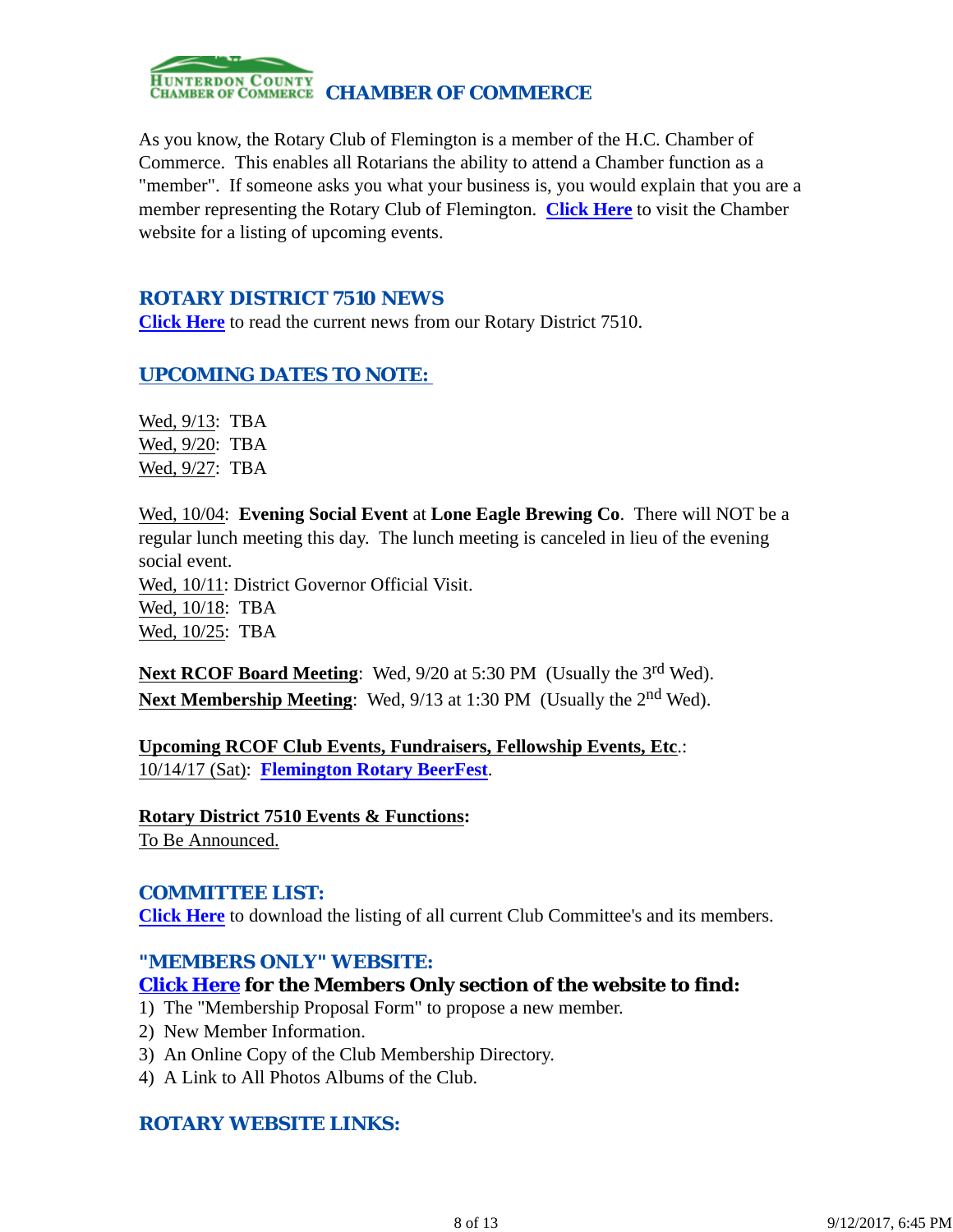Rotary International: **www.Rotary.org** Rotary District 7510: **www.RotaryNJ.org**

## *NEARBY ROTARY CLUB MEETINGS:*

As A Rotarian, you are Welcome to attend a Rotary Club meeting anywhere in the world. Click here for the Rotary Club Locator App. Or see below for some local meetings:

#### Mondays

**Lambertville/New Hope** (6:30 pm) - Lambertville Station Restaurant; 11 Bridge Street, Lambertville NJ 08530

**Piscataway** (12:15 pm) - Radisson Hotel; 21 Kingsbridge Road, Piscataway, NJ 08854

#### **Tuesdays**

**Whitehouse** (12:15 pm) - Max's 22; 456 Route 22 West, Whitehouse Station, NJ 08889 **Princeton** (12:15 pm) - The Nassau Club; 6 Mercer Street, Princeton, NJ 08540 **Bridgewater-Bound Brook** (12:15 pm) - Arbor Glenn; 100 Monroe St, Bridgewater 08807

#### Wednesdays

**Branchburg Township** (7:30 am): Stoney Brook Grille; 1285 Route 28, North Branch, NJ 08876

**Flemington** (12:15pm): Copper Hill Country Club; 100 Copper Hill Road, Ringoes, NJ 08851

**Hillsborough Township** (6:15 pm): Pheasant's Landing; 311 Amwell Road (Rt. 514), Hillsborough, NJ 08844

#### Thursdays

**Clinton Sunrise** (7:30 am): Clinton Fire Department; New Street, Clinton, NJ 08809 **Somerville/Bridgewater** (12:15 pm): Bridgewater Manor; 1251 US Highway 202/206, Bridgewater, NJ 08807

**Trenton** (12:15 pm): Freddie's Tavern; 12 Railroad Avenue, West Trenton, NJ 08628

#### Fridays

**North Hunterdon** (12:15 pm): Beaver Brook County Club; 25 County Club Drive, Annandale, NJ 08801

**Princeton Corridor** (12:15pm): Hyatt Regency; 102 Carnegie Center, Rt. 1 North, Princeton, NJ 08540

#### eClub

**Rotary eClub of Hunterdon Horizon**: View website for meetings or online makeups.

## RI President's Call for Action in **2017-2018**: **"Rotary: Making a Difference" Rotary Club of Flemington - Our 94th Year**

Founded October 3, 1923 \* Charter #1529 \* District 7510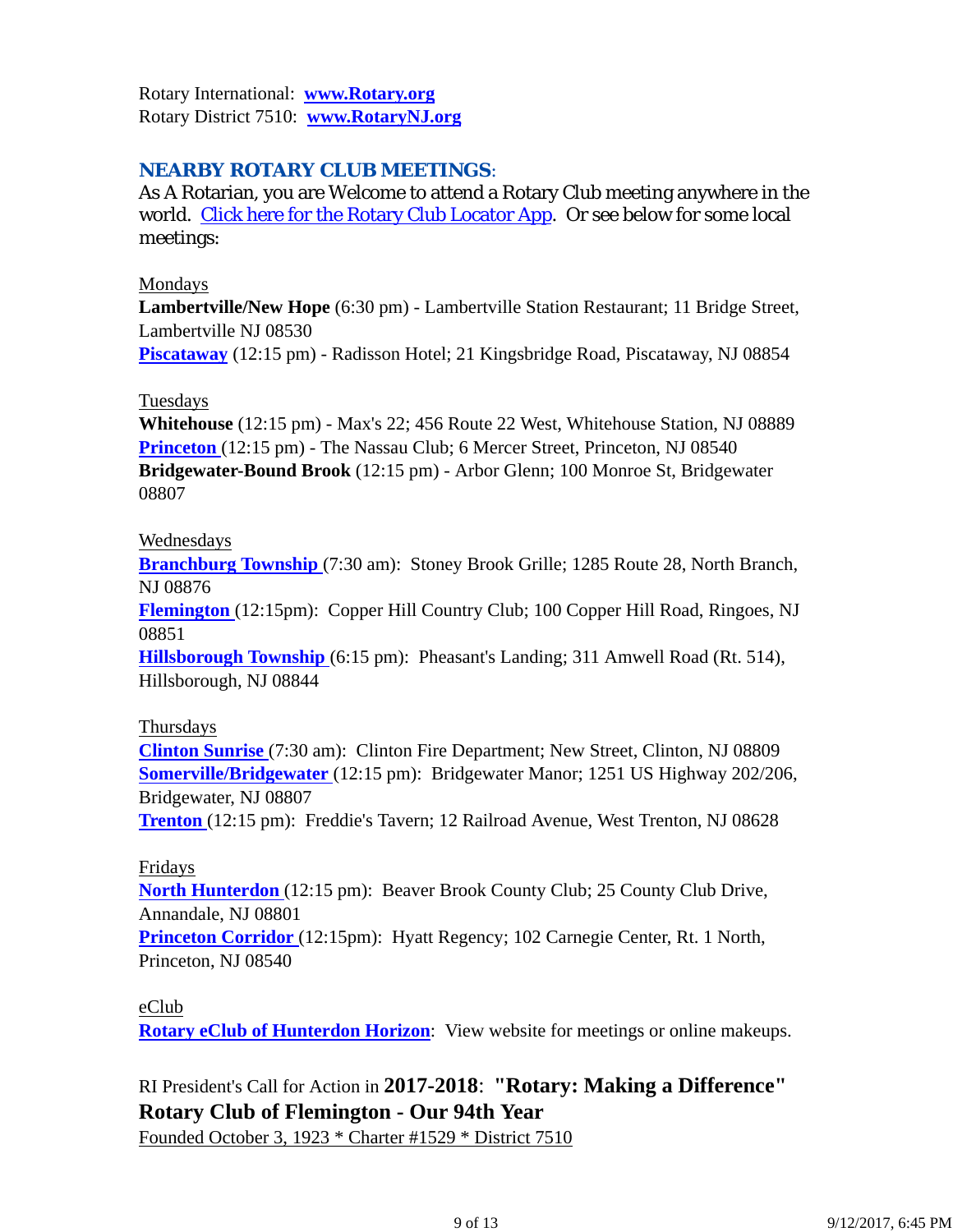| <b>Club President</b>                    | <b>Kim Metz</b>                                        |
|------------------------------------------|--------------------------------------------------------|
| President-Elect                          | **Open**                                               |
| Secretary                                | <b>Kyle Fogarty</b>                                    |
| Treasurer, General                       | <b>Nik Kritharis</b>                                   |
| Treasurer, Lunch                         | <b>Ken Skowronek</b>                                   |
| <b>Board Member</b>                      | <b>D.J. Wright</b> (immediate Past-President)          |
| <b>Board Member</b>                      | <b>Sandy Clark</b>                                     |
| <b>Board Member</b>                      | <b>Joe Ziegler</b>                                     |
| Sergeant-at-Arms                         | <b>Dianne Durland</b>                                  |
| R.I. President                           | Ian H.S. Riseley (Sandringham, Victoria,<br>Australia) |
| District Governor (DG)                   | <b>Bob Zeglarski</b> (Roselle-Rosselle Park)           |
| District Governor Elect (DGE)            | <b>John Shockley</b> (Hillsborough)                    |
| District Governor Nomimee (DGN)          | <b>Ann Walko</b> (Watchung-Warren)                     |
| <b>Assistant District Governor (ADG)</b> | <b>Albert Varga</b> (Lambertville-New Hope)            |

Club Meetings: **Wednesday, 12:15 pm, Copper Hill Country Club** 100 Copper Hill Road, Ringoes 08551



**MISSION STATEMENT:** The mission of Rotary International is to assist and guide Rotarians and Rotary clubs to accomplish the Object of Rotary to ensure Rotary's continuing relevance and to help build a better world, emphasizing service activities by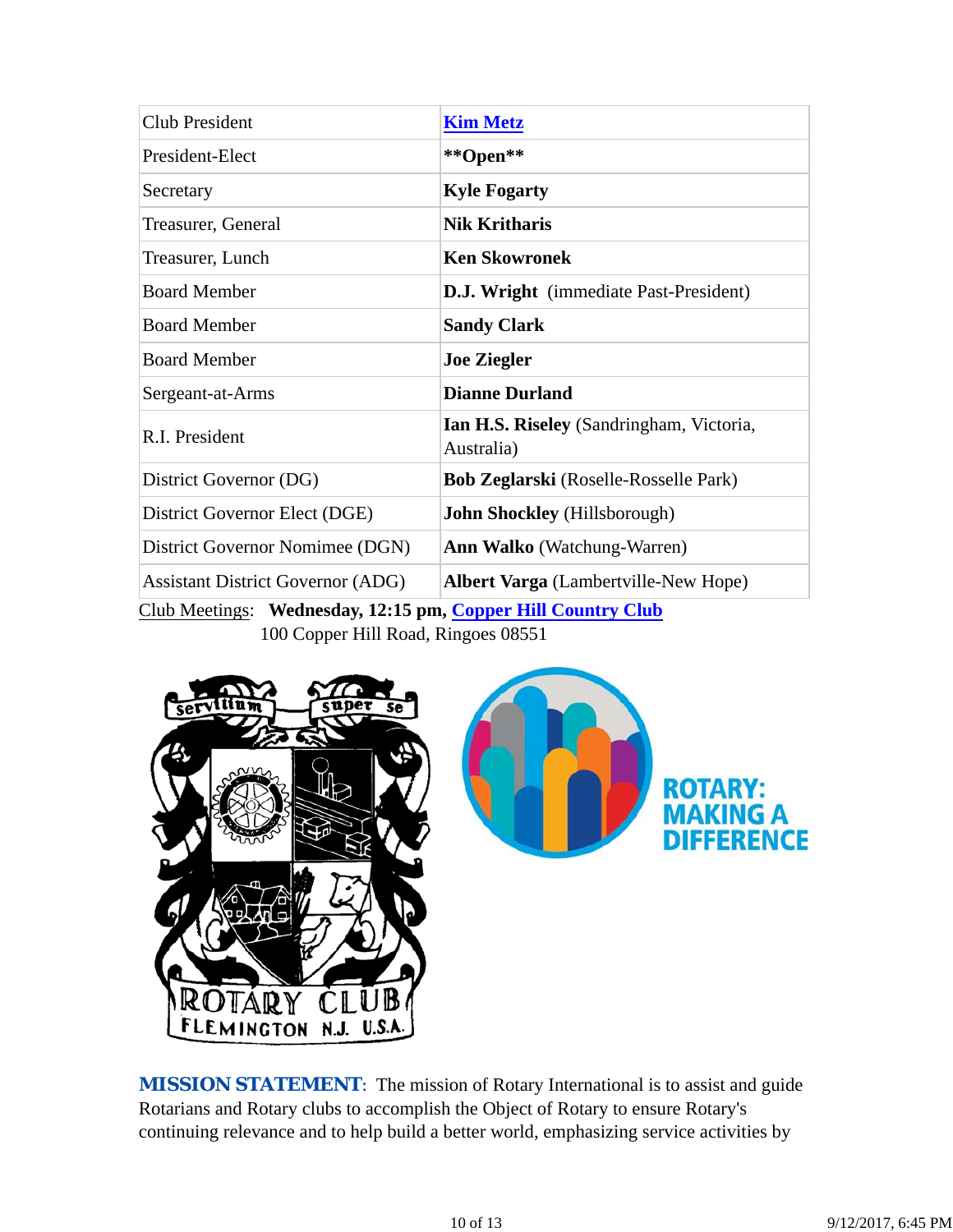individuals and groups that enhance the quality of life and human dignity, encouraging high ethical standards, and creating greater understanding among all people to advance the search for peace in the world.

**THE OBJECT OF ROTARY:** The object of Rotary is to encourage and foster the ideal of service as a basis of worthy enterprise and, in particular, to encourage and foster:

**1st**: The development of acquaintance as an opportunity for service;

**2nd**: High ethical standards in business and professions, the recognition of the worthiness of all useful occupations, and the dignifying of each Rotarian's occupation as an opportunity to serve society;

**3rd**: The application of the ideal of service in each Rotarian's personal, business and community life;

**4th**: The advancement of international understanding, goodwill, and peace through a world fellowship of business and professional persons united in the ideal of service.

#### **THE 4-WAY TEST:** "Of the things we think, say or do:

- **1st**: Is it the Truth?
- 2<sup>nd</sup>: Is it Fair to all concerned?
- **3rd**: Will it build goodwill and better friendships?
- **4th**: Will it be beneficial to all concerned?"

#### *ROTARY's AVENUE'S OF SERVICE*:

**1)** Through **Club Service**, we have fun, build lasting friendships, and make sure that our club runs well.

**2)** Through **Vocational Service**, we volunteer our professional skills to serve others and promote integrity in everything we do.

**3)** Through **Community Service**, we address local needs and work with our community to bring lasting improvements.

**4)** Through **International Service**, we meet humanitarian needs around the globe and promote world understanding and peace.

**5)** Through **Youth Service**, we work with young people to help them become the next generation of leaders, visionaries, and peacemakers.

## **2017-2018 CLUB MEMBER ROSTER Rotary Club of Flemington, NJ**

Current Number of Members: 38

| <b>Rotarian</b>             | <b>Member Since</b> | <b>Classification</b>           |
|-----------------------------|---------------------|---------------------------------|
| Bohler, Herbert C. (Herb)   | 1977                | <b>Specialty Advertising</b>    |
| Boynton, Adam               | 2016                | <b>Church / Social Services</b> |
| Chittenden, Robert L. (Bob) | 2003                | M.E.F.P. Consulting Engineering |
| Clark, Arthur L. (Sandy)    | 1987                | Printing                        |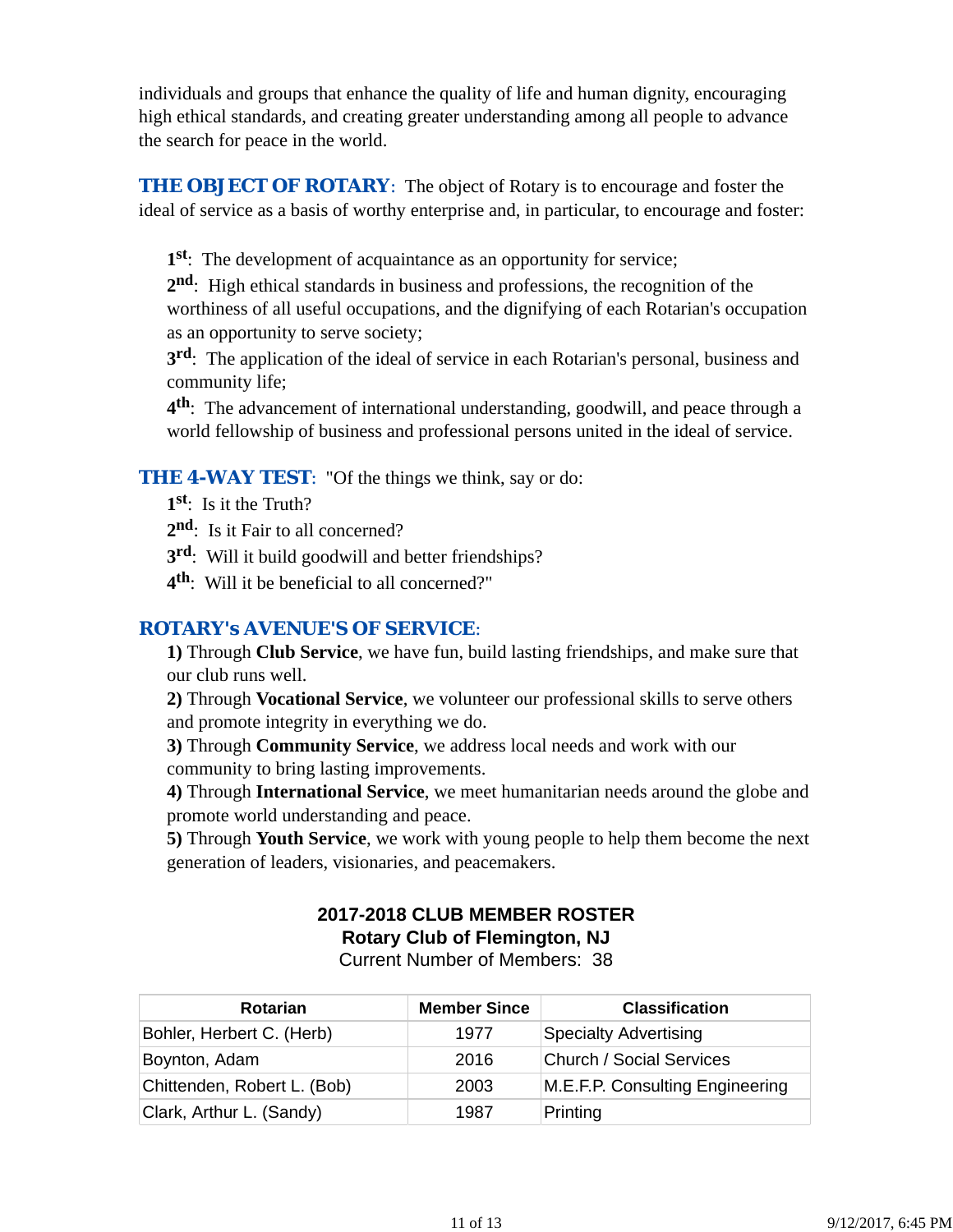| Davidson, James G. (Jim)          | 2002 | <b>Rubber Products</b>            |
|-----------------------------------|------|-----------------------------------|
| del Campo, Ann                    | 2016 | <b>Scientist &amp; Farmer</b>     |
| <b>Durland, Dianne</b>            | 2017 | <b>Community Banking</b>          |
| Ferrari, Frederick J. (Fred)      | 1964 | Orthodontia                       |
| Fisher, Charles H. (Charlie)      | 1961 | <b>Funeral Services</b>           |
| Fisher, Thomas H. (Tom)           | 2012 | Property & Casualty Insurance     |
| Fogarty, Kyle M.                  | 2017 | <b>Financial Advisor</b>          |
| Harrison, Jeffrey (Jeff)          | 1996 | Psychotherapy                     |
| <b>Hyatt, Frederic D. (Fred)</b>  | 2017 | <b>Retired - Aerospace</b>        |
| Kamnitsis, Christopher P. (Chris) | 2001 | <b>Financial Planning</b>         |
| Kritharis, Nikolaos (Nik)         | 2016 | Dentistry                         |
| Liebross, Ira                     | 1997 | <b>Family Medicine</b>            |
| Loew, Darren                      | 2002 | <b>Orthodontics</b>               |
| Martin, Teresa (Terry)            | 1993 | Solid Waste/Recycling             |
| Mazujian, Harry                   | 2004 | Clergy                            |
| McWilliams, Nancy                 | 1992 | Psychotherapy                     |
| Metz, Kim                         | 2007 | <b>Technical Education</b>        |
| Muller, George D.                 | 1964 | <b>Cut Glass Manufacturing</b>    |
| Newland, Robert D. (Bob)          | 1998 | Insurance                         |
| Ownes, Terry M.                   | 1987 | <b>Floor Covering</b>             |
| Phelan, Christopher J. (Chris)    | 2009 | <b>Chamber Of Commerce</b>        |
| Randolph, R. Wayne                | 1982 | <b>Veterinary Medicine</b>        |
| Ruberto, Johanna S.               | 2016 | <b>High School Administration</b> |
| Schaible, R. Michael (Mick)       | 1998 | <b>Appraisal Services</b>         |
| Skowronek, Kenneth J. (Ken)       | 1994 | <b>Family Law</b>                 |
| Sollner, Richard F. (Dick)        | 1962 | Air Transportation                |
| Stothoff, Richard H. (Dick)       | 1966 | <b>Sanitary Engineering</b>       |
| Widico, Karen A.                  | 1997 | <b>Public Health Services</b>     |
| Williams, Gwen                    | 1991 | Purchasing/Manufacturing          |
| Wise, Robert (Bob)                | 1992 | <b>Hospital Administration</b>    |
| Woske, Harry                      | 1977 | Cardiology                        |
| Wright, Daniel J. (D.J.)          | 2003 | <b>Funeral Services</b>           |
| Ziegler, Joseph E. (Joe)          | 1988 | <b>Investment Advisor</b>         |
| Zullo, John J. (Johnnie)          | 1987 | <b>Chemical Engineering</b>       |